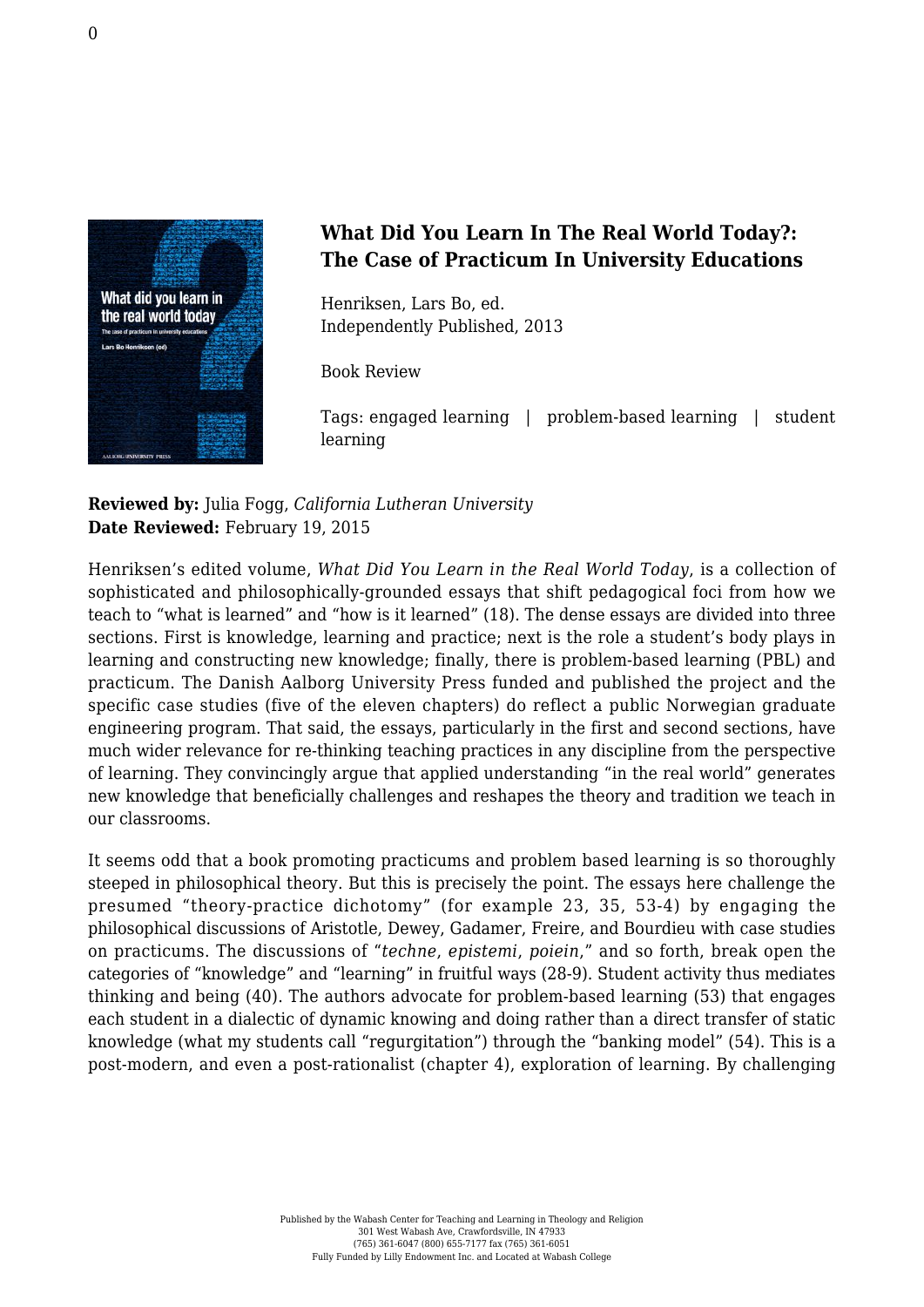the primacy of theory over practice, of thinking over doing, these essays seek to integrate the whole student into the learning process (such as "Embodiment as the Existential Soil of Practice" by Thøgersen, 69-80). Indeed, the concept of learning as transformation is palpable across all of the essays (5, 23) and includes aesthetic and ethical dimensions of learning (58-8). This is helpful thinking for Liberal Arts institutions that will appreciate the argument for how and what students learn as grounded in the moral aspects of *techne* and *phronesis* rather than the more abstracted (from "real life") episteme (60-1).

Henriksen introduces the project in chapter 1 and alternates between philosophical theory in one chapter and concrete case studies in the next. Chapters 2 (on "epistemology, learning, and practice" and 3 ("the logic of practice") are the philosophical grounding for Henriksen's case study on an engineering practicum in chapter 4. Learning is not absorption and "reproduction," but is instead the "production" of knowledge that comes through the engaged learning of the practicum (19). Chapter 5 then lays the next philosophical groundwork (what is the role of the physical body in learning) for the case study in chapter 6 that examines body language and spatial relationships in medical consultations to evaluate the use of electronic health records in Danish hospitals. More technology renders the physical presence of the patient irrelevant. Chapter 7, perhaps the weakest chapter, connects Dewey's "process of inquiry" with Gadamer's "hermeneutics" to describe how a student locates herself in a professional ("swampy") context and negotiates solutions using both practical and theoretical tools. Chapter 8 offers support for this solution in the "real-world-on-campus" case study from the Aalborg Problem Based Learning model. Chapters 9 and 10 respectively evaluate PBL by analyzing student "employability," the role of the university engaged in the world, and the success of Aalborg's PBL model in multiple European contexts. Further integration and incorporation of the practicum into university curricula demands a dialectical conversation between case studies in the field, classrooms, and campuses so that theory and practice are mutually reshaping one another.

In the final analysis, *What Did You Learn in the Real World* requires effort, not only to appreciate the threads of the philosophical conversations, or the (mostly) northern European educational contexts, but also because the English phrasing is rough and not intuitive for native speakers. That said, although Scandinavian engineering programs are quite remote from U.S. seminaries or even undergraduate Liberal Arts institutions, the bulk of these essays open fascinating conversations about learning, knowledge, and engagement of the whole person – student and teacher (à la Freire) – in both study and practice. In other words, the deep wrestling with antecedent philosophers and pedagogues to articulate what students learn in practicum and how students learn it has much to offer our collective thinking about engaged learning in diverse institutional contexts. It becomes quite clear that "how we learn" does and